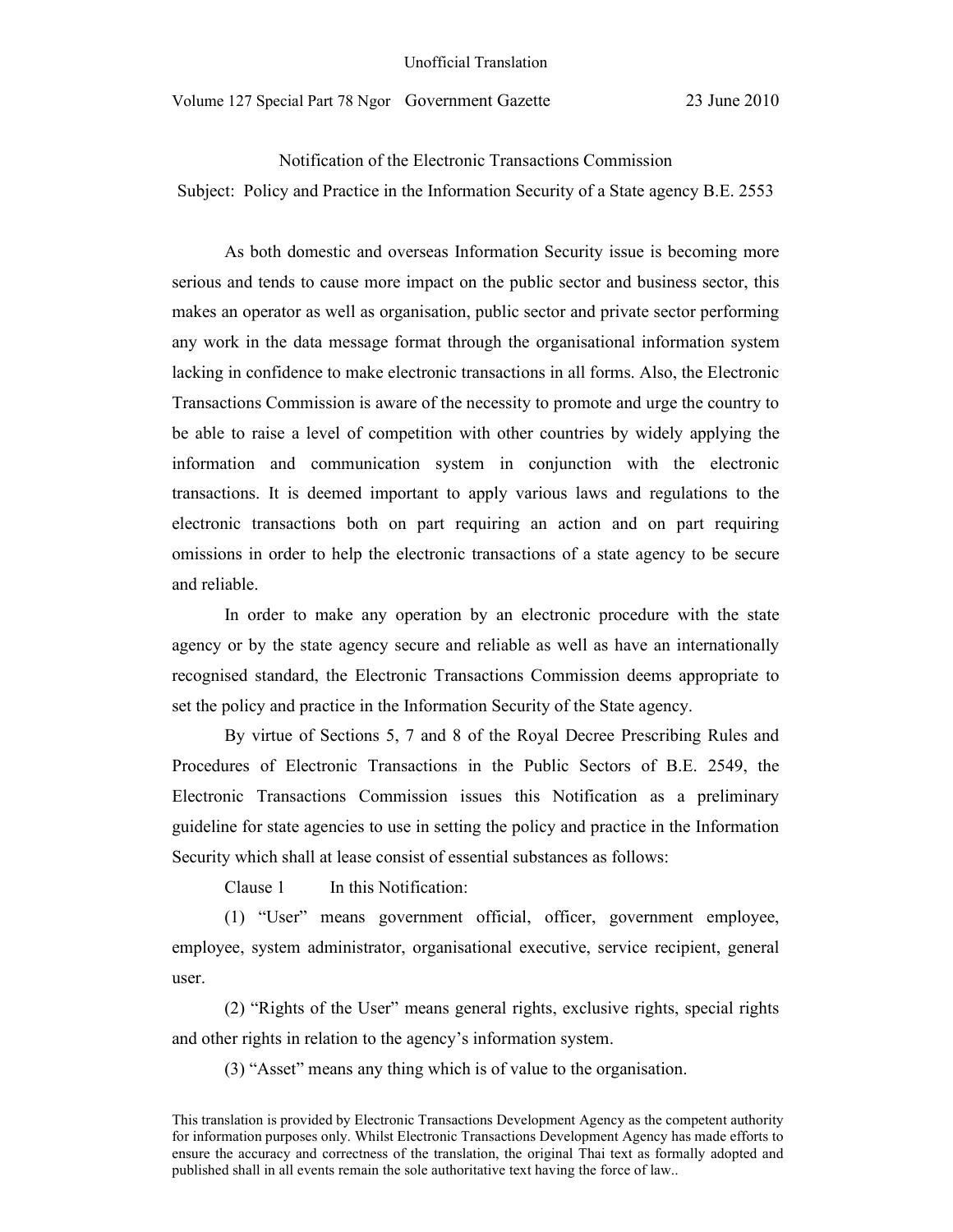(4) "Access or Control of Information Usage" means permission, determination of rights or authorization for the user to both electronically and physically access or use the network or information system, including permission as such for a third party and may prescribe practices regarding wrongful access.

(5) "Information Security" means confidentiality, integrity, availability of the information, including other qualifications, namely, authenticity, accountability, nonrepudiation and reliability.

(6) "Information Security Event" means an event specifying the event's occurrence, service conditions or network which shows the possibility of violation of the information security policy or failed preventive measures or an event that may not know that it may pertain to the information security.

(7) "Unwanted or Unexpected Information Security Incident" means an unwanted or unexpected information security incident which may cause the organisational system to be hacked or attacked and the security to be under threat.

Clause 2 State agency shall provide a written policy in the Information Security of the agency which shall contain at least the following contents:

(1) Access or control of information usage.

(2) Providing availability of the information system and information backup system and preparing a preparedness plan in case of emergency in an event of inability to operate by the electronic procedure so that information can be used normally and continuously.

(3) Regular audit and assessment of informational risk.

Clause 3 State agency shall provide a practice in the Information Security of the agency, which shall comprise at least the following processes:

(1) State agency shall prepare a practice which conforms to the information security policy of the agency.

(2) State agency shall notify such policy and practice to all related parties in order that such policy and practice can be accessed, understood and observed.

(3) State agency shall clearly specify a responsible person under such policy and practice.

This translation is provided by Electronic Transactions Development Agency as the competent authority for information purposes only. Whilst Electronic Transactions Development Agency has made efforts to ensure the accuracy and correctness of the translation, the original Thai text as formally adopted and published shall in all events remain the sole authoritative text having the force of law..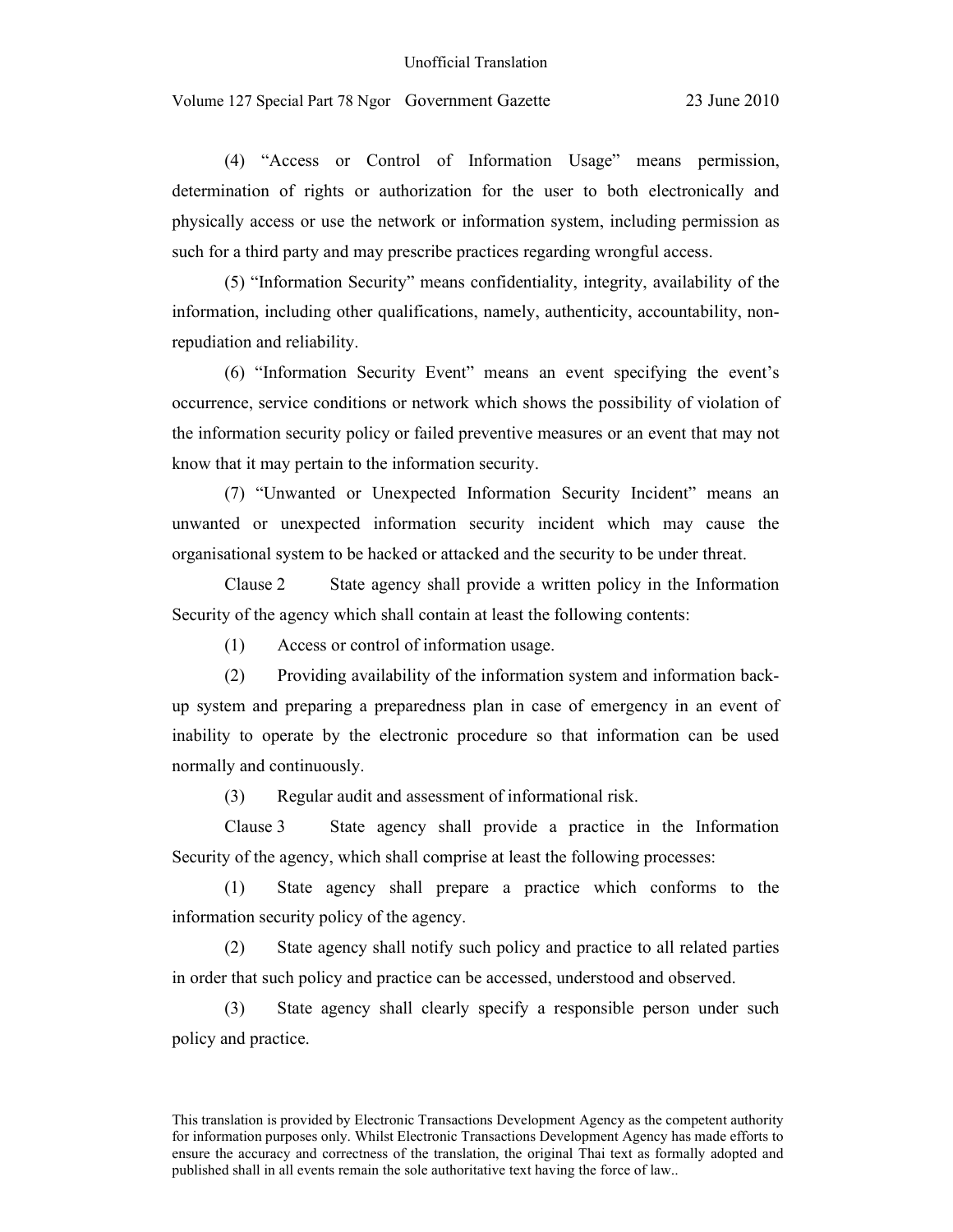(4) State agency shall review and improve such policy and practice to be always up-to-date.

Clause 4 Practice regarding the information security shall contain at least contents encompassing under clauses 5 to 15.

Clause 5 Requirement on the access and usage control of the information shall be provided which shall have at least the following contents:

(1) State agency shall have access control to data and equipment for processing data by taking into consideration usage and security.

(2) Regulation concerning the access authorization shall be prescribed in accordance with the policy related to permission, determination of rights or authorisation of such state agency.

(3) State agency shall specify about the category of the data, priority or hierarchy of confidentiality of the data, including hierarchy of access, time of access and channel of access.

Clause 6 Business requirements for access control shall be provided by dividing preparation of the practice into two parts, namely, information access control and improvement to correspond with the business and security requirements.

Clause 7 User access management shall be provided in order to control access to the information system exclusively for a person who has been authorised and passed an information security awareness training in order to prevent access from the unauthorised person, requiring at least the following contents:

(1) Creation of knowledge and understanding to the user in order to raise awareness and understanding to a peril and impact caused by careless or unwitting usage of the information system, including required provision of preventive measures as appropriate.

(2) User registration shall prescribe to have a practical procedure for the user registration upon authorisation to access to the information system and removal from the user registration upon revocation of such authorisation.

(3) User management shall provide control and restriction of the right to access and usage of each type of the information system as appropriate, including exclusive rights, special rights and other rights in relation to the access.

This translation is provided by Electronic Transactions Development Agency as the competent authority for information purposes only. Whilst Electronic Transactions Development Agency has made efforts to ensure the accuracy and correctness of the translation, the original Thai text as formally adopted and published shall in all events remain the sole authoritative text having the force of law..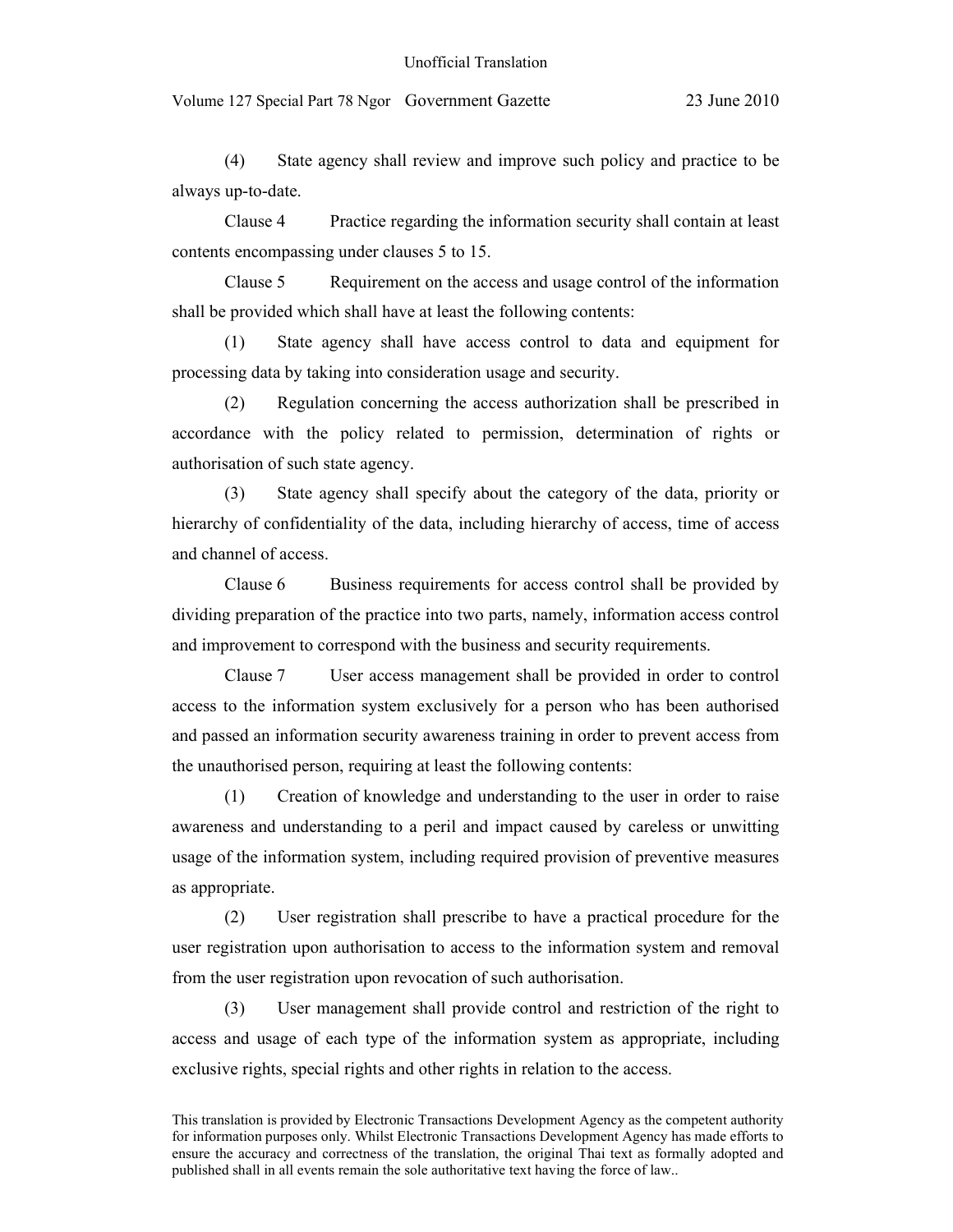(4) User password management shall provide a strict password administration and management process for the user.

(5) Review of user access rights shall provide a process to review an access right of the information system user within the prescribed time period.

Clause 8 User responsibilities shall be prescribed in order to prevent unauthorised access, disclosure, gaining knowledge or secret copying of the information and theft of information processing equipment, which shall have the following minimum contents:

(1) Password use shall prescribe a good practice for the user in the password designation, password usage and password change with quality.

(2) Protection of the equipment while there is no user at the equipment shall prescribe an adequate practice in order to prevent a person who has no right from ability to access the equipment of the agency when a keeper is absent.

(3) Clear desk and clear screen policy shall control the informational assets, e.g., documents, computer data storage media or information not to be in a state at risk of access by a person who has no right and shall require the user to exit the information system when usage is ceased.

(4) User may apply encryption to the confidential data by complying with the Rule on Maintenance of Official Secrets B.E. 2544.

Clause 9 Network access control shall be provided in order to prevent unauthorised access of the network, which shall have the following minimum contents:

(1) Usage of network services shall prescribe that the user can gain access to the information system only of the authorized-to-access services.

(2) User authentication for external connections shall prescribe authentication before authorising an external user to enter and use the organisation's network and information system.

(3) Equipment identification in networks shall have a procedure which can identify the equipment on networks and the equipment identification in networks shall be used as confirmation.

(4) Remote diagnostic and configuration port protection shall control both physical and network access to a port which is used for diagnosis and configuration.

This translation is provided by Electronic Transactions Development Agency as the competent authority for information purposes only. Whilst Electronic Transactions Development Agency has made efforts to ensure the accuracy and correctness of the translation, the original Thai text as formally adopted and published shall in all events remain the sole authoritative text having the force of law..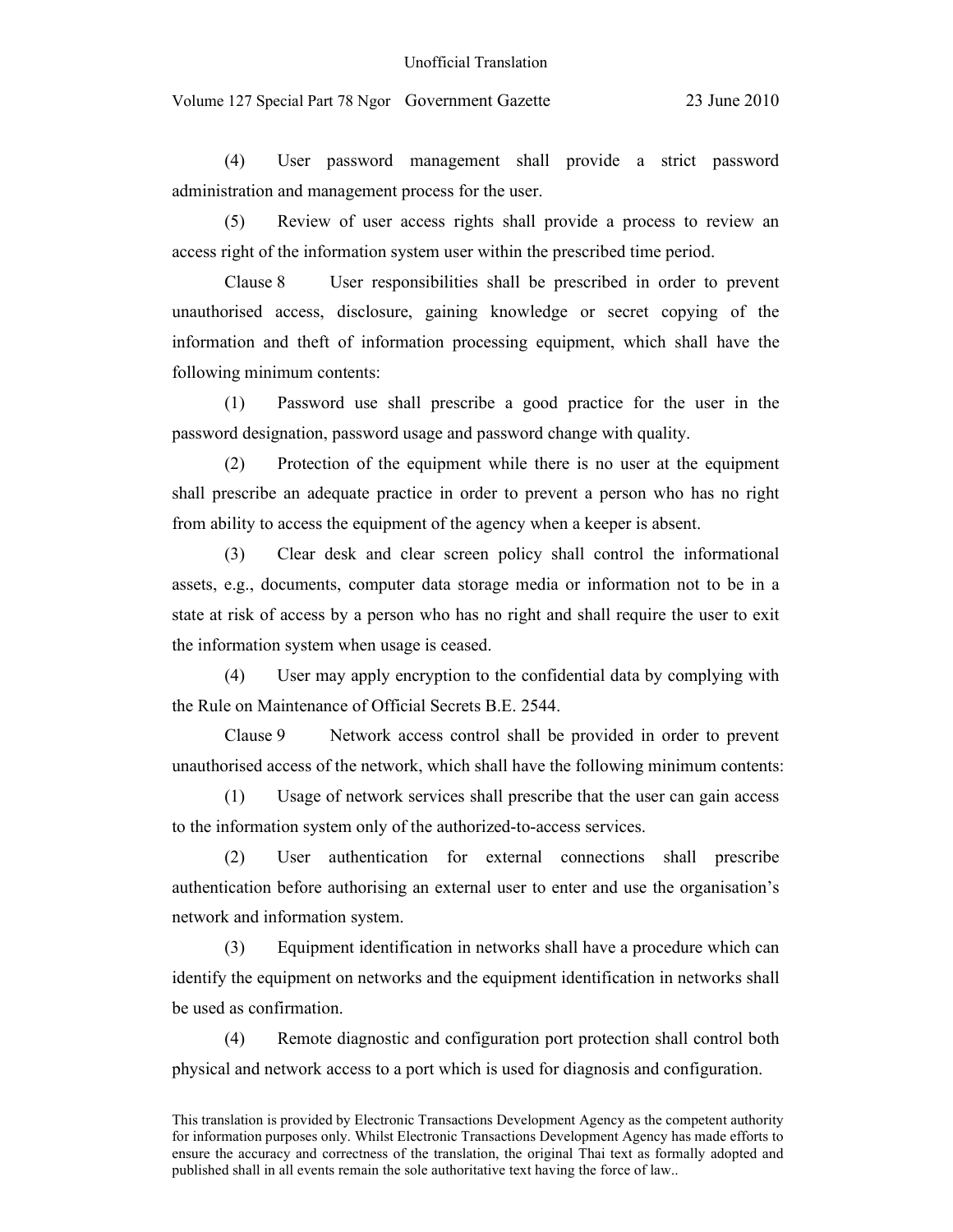## Unofficial Translation

Volume 127 Special Part 78 Ngor Government Gazette 23 June 2010

(5) Segregation in networks shall be segregation in networks according to information service groups, user groups and information system groups.

(6) Network connection control shall regulate the access or usage of shared or connected networks between agencies to conform to the practice regarding access control.

(7) Network routing control shall regulate the network routing so that computers' connection and transmission or circulation of data or information shall be in line with the practice regarding access control or business applications.

Clause 10 Operating system access control shall be provided in order to prevent unauthorised access to the operating system, which shall have the following minimum contents:

(1) Determination of a procedure to enter for usage with security and access to the operating system shall be controlled by a secure authentication procedure.

(2) User identification and authentication shall require the user to have a specific data which can authenticate the user and choose an appropriate technical procedure in authentication to support a claim of being the identified user.

(3) Password management system shall be created or provided with a password management system capable of interactive or automatic junctions favorable to qualitative password designation.

(4) Use of system utilities shall be limited and controlled in order to prevent transgression or evasion of the existing or prescribed security measures.

(5) Usage of the information system shall be ceased when there is the session time-out.

(6) Limitation of connection time shall limit the connection time to make more secure for the information system or application with high risk or importance.

Clause 11 Application and information access control shall control the followings:

(1) Information access restriction shall limit or control access or entry for usage of the user and personnel supportive of entry for usage in the access of various

This translation is provided by Electronic Transactions Development Agency as the competent authority for information purposes only. Whilst Electronic Transactions Development Agency has made efforts to ensure the accuracy and correctness of the translation, the original Thai text as formally adopted and published shall in all events remain the sole authoritative text having the force of law..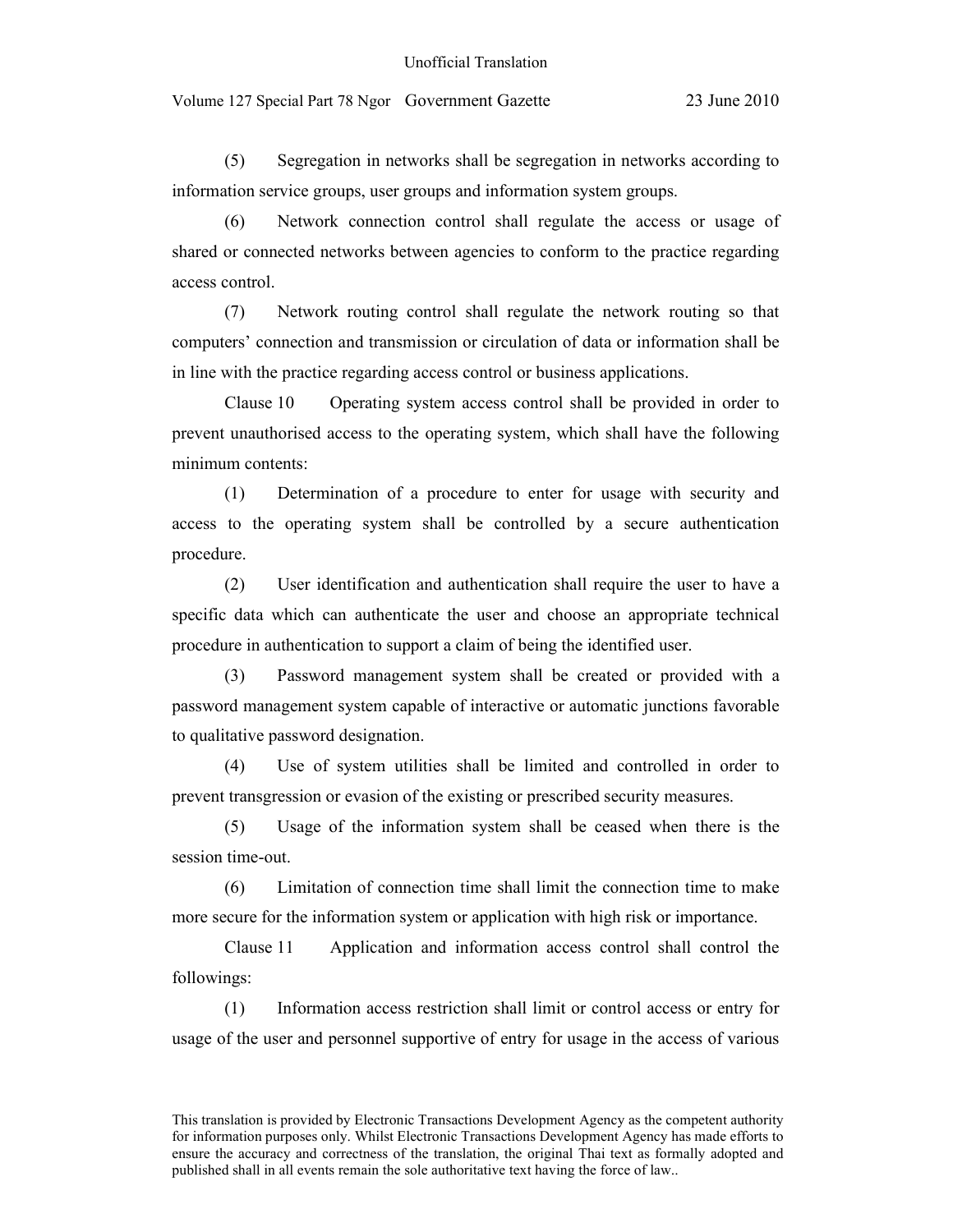information and functions of the application programmes or applications to comply with the prescribed policy on information access control.

(2) System which is sensitive to interference and has an impact and high importance to the organization shall be separated from other systems and have its own specifically environmental control. Mobile computing and teleworking shall be controlled.

(3) Control of computer equipment and mobile computing and teleworking shall prescribe the appropriate practice and measure for protecting the data from risk of using the mobile computing and teleworking.

(4) Teleworking shall prescribe the procedure, plan and practical procedure for adaptation to the teleworking.

Clause 12 State agency with the information system shall create a back-up system pursuant to the following guidelines:

(1) Selection and creation of a back-up system with appropriate availability shall be properly consideration.

(2) Preparedness plan in case of emergency in an event of inability to operate by the electronic procedure so that information can be used normally and continuously shall be made by improving such preparedness plan in case of emergency to be suitably adaptable and compliant with the business usage.

(3) Duties and responsibilities of the personnel who are responsible for the information system, back-up system, and preparedness plan in case of emergency in an event of inability to operate by the electronic procedure shall be prescribed.

(4) Regular test on availability of the information system, back-up system and system of preparedness plan in case of emergency.

(5) Regarding the frequency of practice in each clause, the practice should be executed to the extent sufficient to a nature of acceptable risk of each agency.

Clause 13 State agency shall provide an information security audit and assessment with the following minimum contents:

(1) State agency shall provide the information security audit and assessment of the information system at least once a year.

This translation is provided by Electronic Transactions Development Agency as the competent authority for information purposes only. Whilst Electronic Transactions Development Agency has made efforts to ensure the accuracy and correctness of the translation, the original Thai text as formally adopted and published shall in all events remain the sole authoritative text having the force of law..